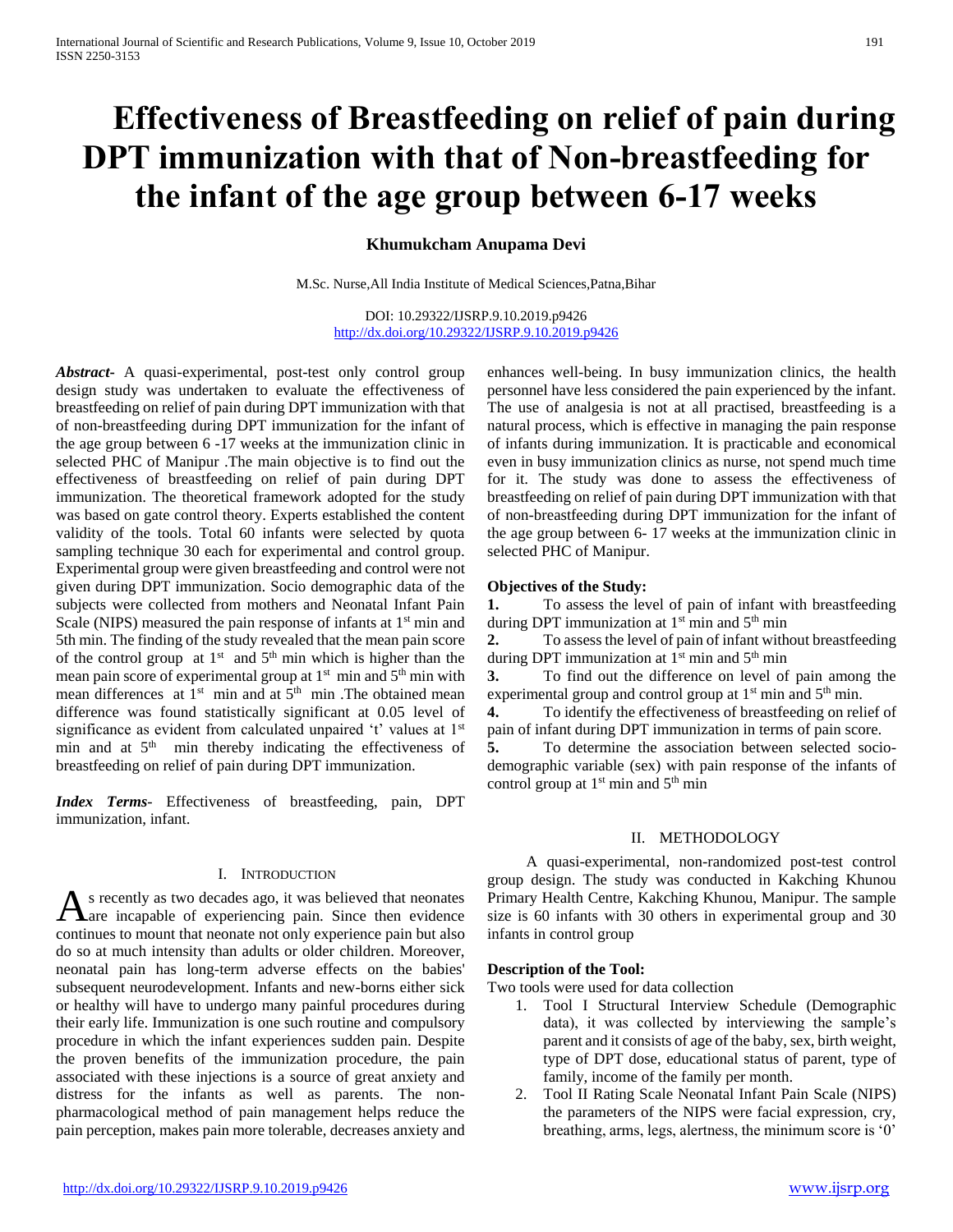and maximum score is '7'data was collected by observing pain response of the infants during DPT immunization.

## **Data Collection Procedure Part I**

 A pilot study was conducted at Wangoo PHC, Wangoo, Manipur Total sample of 30 infants were selected who were coming for  $1^{st}$  dose,  $2^{nd}$  dose and  $3^{rd}$  dose of DPT immunization by purposive sampling technique,15 subjects each for experimental group and control group.

# **Part II**

 Total sample of 60 infants were selected who were coming for  $1<sup>st</sup>$  dose,  $2<sup>nd</sup>$  dose and  $3<sup>rd</sup>$  dose of DPT immunization by purposive sampling technique,30 subjects each for experimental group and control group and selection of samples for experiment and control group was done by tossing a coin ,head for experiment group and tail for control group,10 subjects each for 1st ,2nd and 3rd dose of experiment and control group. All mothers were explained to stop breast fed an hour prior to immunization and for the experimental group mothers was explained to breastfeed 2 min prior to immunization and continue during and after the immunization, the control group were explained not to breastfeed during and after the procedure breathing pattern of infants was check for both the groups 2 mins prior the immunization. Background demographic data were collected by Structured interview schedule. Pain response of the infant for both the groups was measured with the help of Neonatal Infants Pain Scale (NIPS) at 1<sup>st</sup> min and 5<sup>th</sup> min after DPT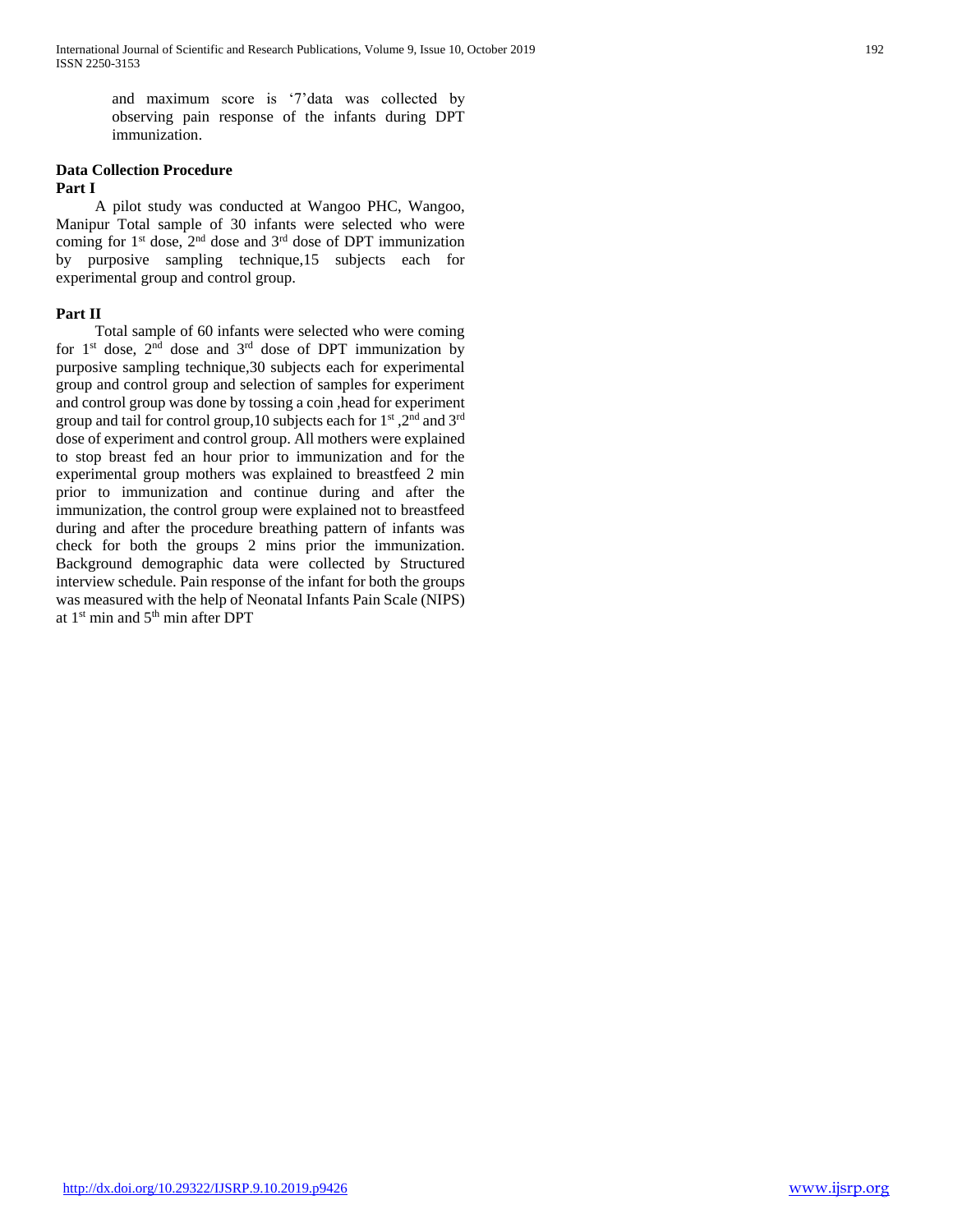ISSN 2250-3153

# III. RESULTS

# **Finding related to demographic variables**

**Table-1:** Frequency and percentage distribution of demographic variables

|                              |                                         |                  |                  |                  | $n=60$           |
|------------------------------|-----------------------------------------|------------------|------------------|------------------|------------------|
| Sl.<br>No.                   | Demographic<br>variable                 |                  | Experiment group |                  |                  |
|                              |                                         | Frequency        | Percentage (%)   | Frequency        | Percentage (%)   |
| $\mathbf{1}$                 | Age of the baby<br>in week              |                  |                  |                  |                  |
|                              | $6-9$                                   | 10               | 16.66            | 10               | 16.66            |
|                              | $10-13$                                 | 10               | 16.66            | 10               | 16.66            |
|                              | $14 - 17$                               | 10               | 16.66            | 10               | 16.66            |
| $\mathfrak{2}$               | <b>Sex</b>                              |                  |                  |                  |                  |
|                              | Male                                    | 17               | 28.33            | 12               | 20               |
|                              | Female                                  | 13               | 21.16            | 18               | 30               |
| 3                            | <b>Birth weight</b>                     |                  |                  |                  |                  |
| $2.5 - 2.90$ kg<br>3.0-3.5kg |                                         | 11<br>19         | 18.33<br>31.66   | 14<br>16         | 23.33<br>26.66   |
| $\overline{4}$               | <b>Type of DPT dose</b>                 |                  |                  |                  |                  |
|                              | $1st$ dose                              | 10               | 16.66            | 10               | 16.66            |
|                              | $2nd$ dose                              | 10               | 16.66            | 10               | 16.66            |
|                              | 3rd dose                                | 10               | 16.66            | 10               | 16.66            |
| 5                            | <b>Educational status of mother</b>     |                  |                  |                  |                  |
|                              | Literate                                | $\overline{2}$   | 3.33             | $\mathbf{1}$     | 1.66             |
|                              | Primary pass                            | 10               | 16.66            | 10               | 16.66            |
|                              | Class 10 pass<br>Class 12 pass and      | 16               | 26.66            | 18               | 30.00            |
|                              | above                                   | $\mathbf{2}$     | 3.33             | $\mathbf{1}$     | 1.66             |
| $\boldsymbol{6}$             | <b>Type of family</b><br>Nuclear family | 14               | 23.33            | 10               | 16.66            |
|                              | Joint family                            | 18               | 30.00            | 18               | 30.00            |
| 7                            | Income of the<br>family per month       |                  |                  |                  |                  |
|                              | <b>Below Rs.10,000</b>                  | 24               | 40               | 23               | 38.33            |
|                              | Rs.10,000-                              | 6                | 10               | $\overline{7}$   | 11.66            |
|                              | Rs.15,000                               | $\boldsymbol{0}$ | $\boldsymbol{0}$ | $\boldsymbol{0}$ | $\boldsymbol{0}$ |
|                              |                                         |                  |                  |                  |                  |

Above Rs.15,000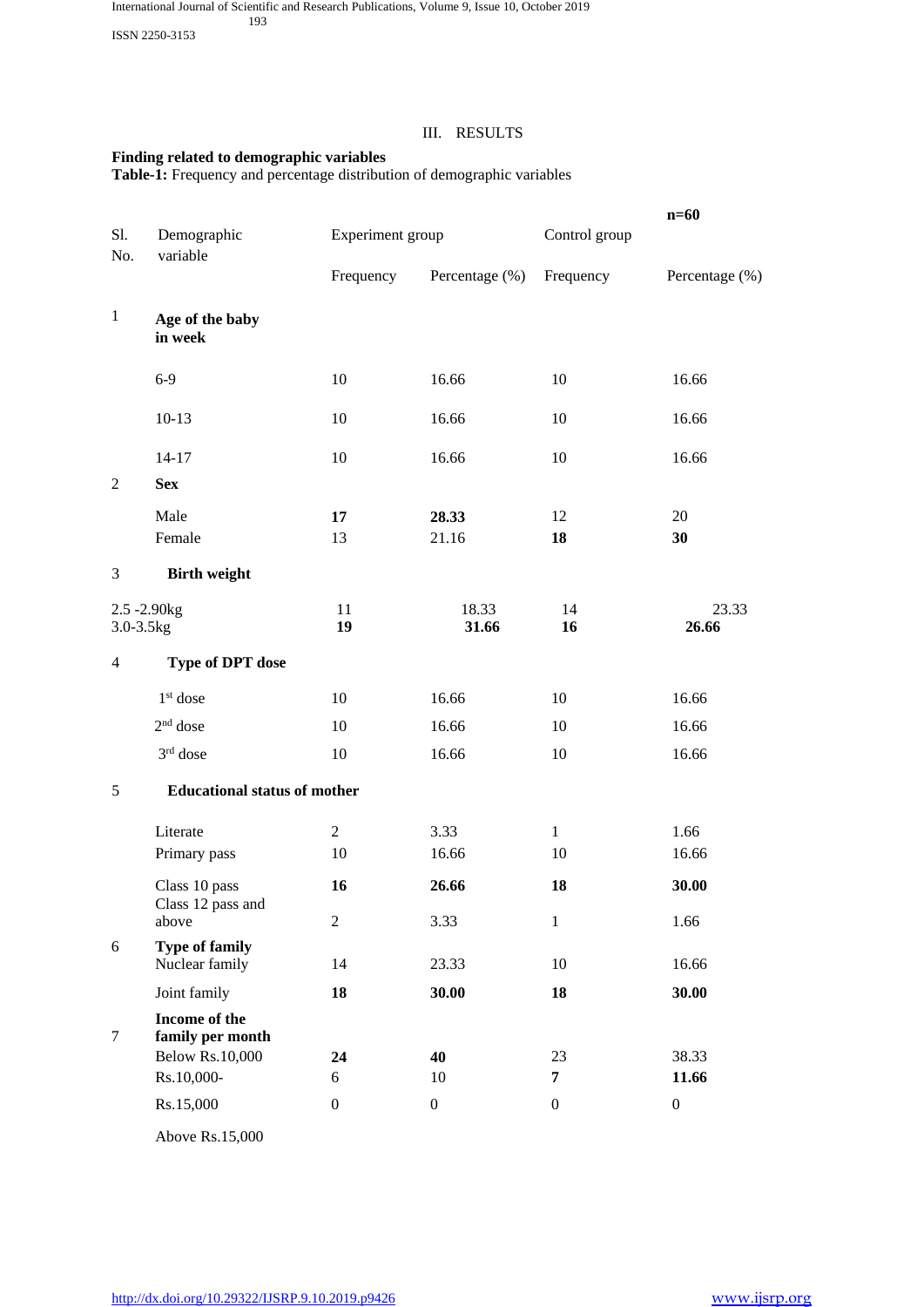#### International Journal of Scientific and Research Publications, Volume 9, Issue 10, October 2019 194

ISSN 2250-3153

Table 1: In experiment group, 28.33% were male 31.66 % were born with birth weight between 3-3.5 kg ,26.66 % mothers were class X pass,30% infants belonged to joint family and 40 % of the family income per month was below Rs.10,000 and non of the family income per month is above Rs.15,000 for both groups.

In control group, 30 % infants were females and 23.33% infants were born with birth weight between 3kg-3.5 kg, 30% of mothers were class 10 pass and 11.66% of the family income per month was Rs.10, 000-Rs.15, 000.



**Fig 1.** Showed the comparison of level of pain of experiment group and control group at 1st min. For **experimental group,** 56.67% of infants experienced severe pain and 40% of infants experienced mild to moderate pain and 3.33% experienced mild to no pain and for **control group,** 90% of infants experienced severe pain and 10% of infants experienced mild to moderate pain and none of the infants experience mild to no pain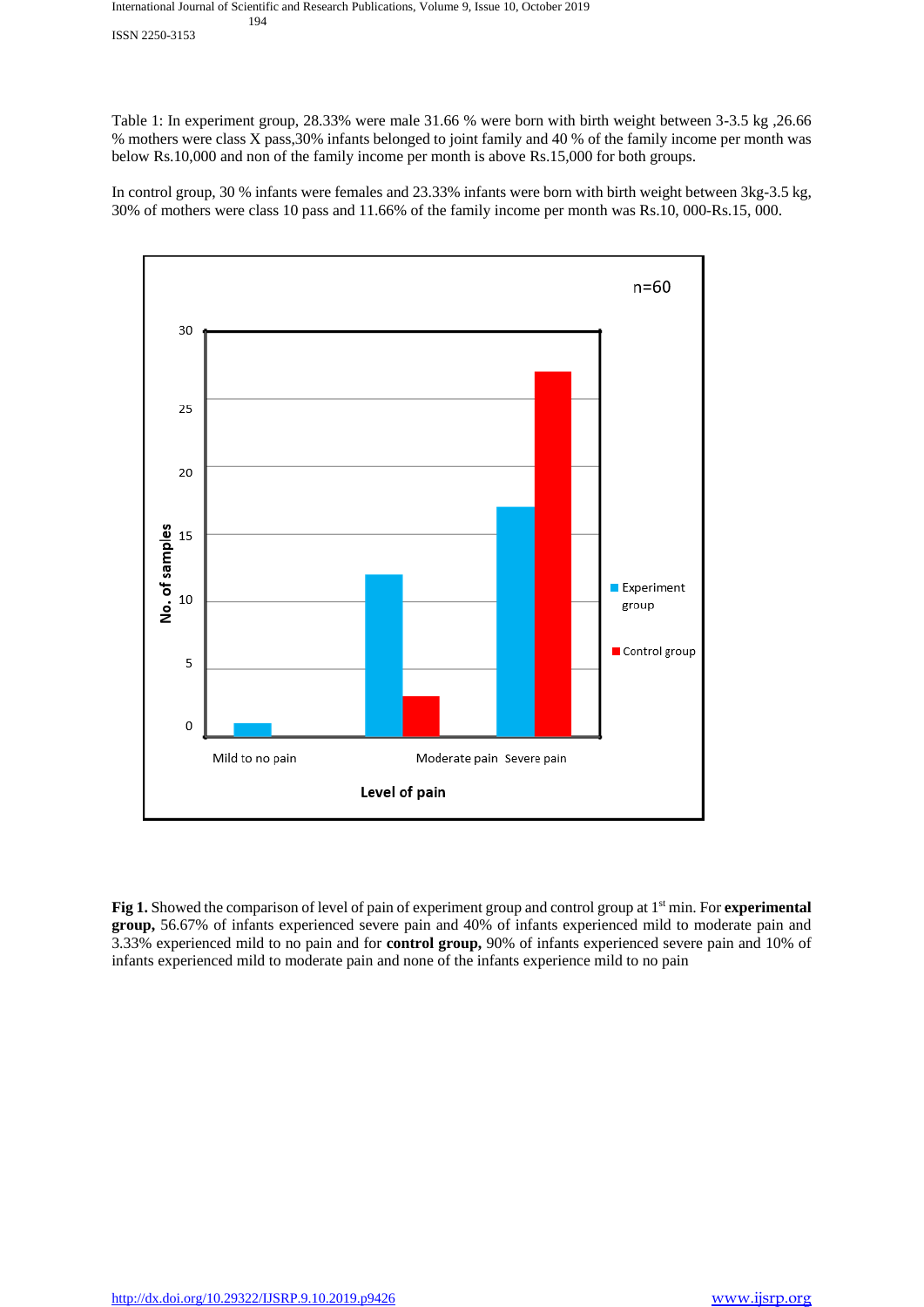

Fig 2. Showed the comparison of level of pain of experiment group and control group at 5<sup>th</sup> min. For **experimental group,** 76.67% infants experienced mild to no pain, 23.3% experience mild to moderate pain and none of the infants experienced severe pain and **for control group**, 80% infants experienced mild to no pain, 10% infants experienced mild to moderate pain and 10% infants experienced severe pain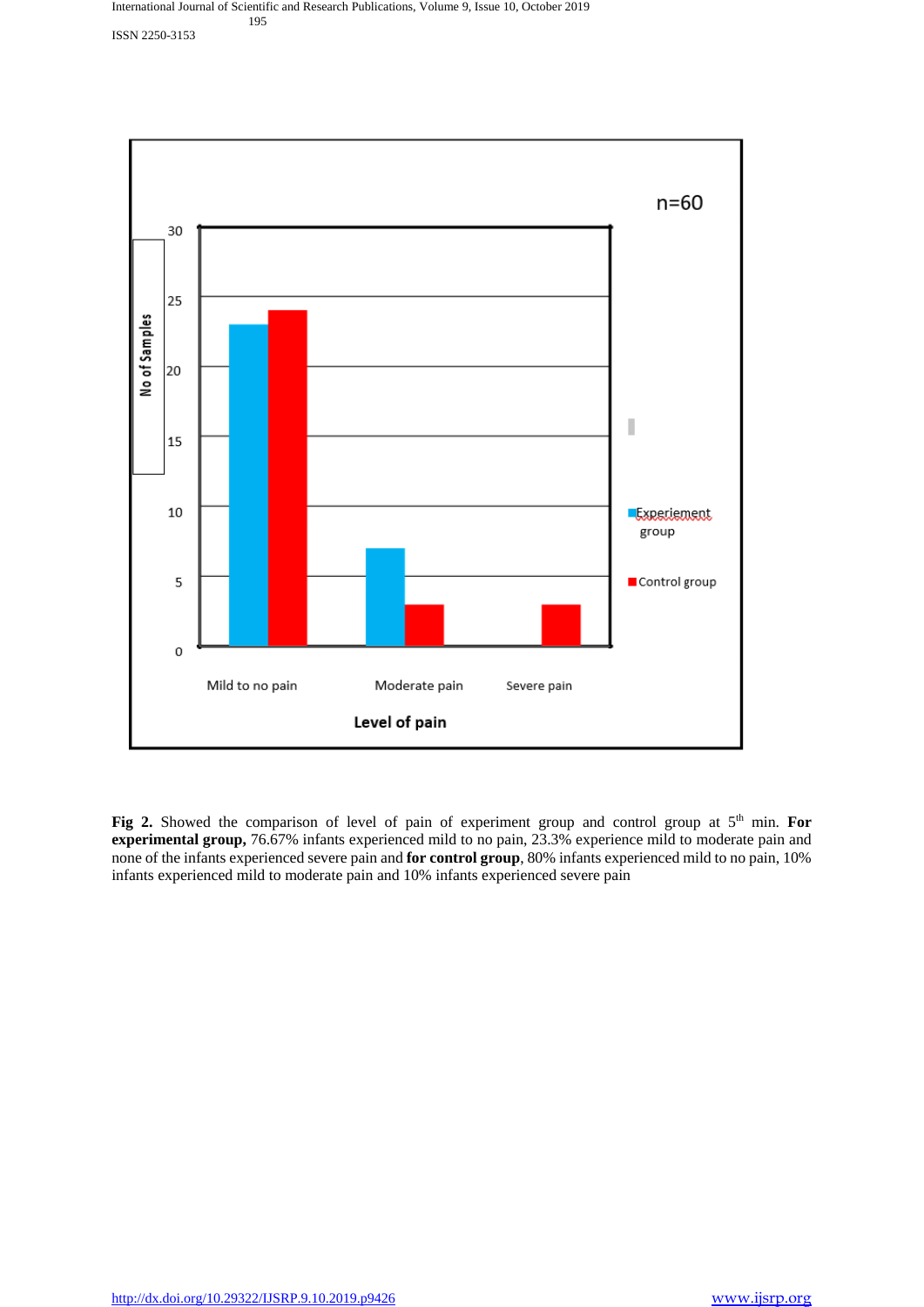Table 2: Frequencies and frequencies percentages of pain scores of experimental group at 1<sup>st</sup> min and 5<sup>th</sup> min.

| <b>SI</b><br>no. | Level of pain level                | <b>Frequency</b><br>at $1st$ min | <b>Percentage</b><br>(%) | <b>Frequency</b><br>at $5th$ min | Percentage<br>(%) |
|------------------|------------------------------------|----------------------------------|--------------------------|----------------------------------|-------------------|
| 1.               | Mild pain -no pain<br>$(0-2)$      |                                  | 3.33                     | 23                               | 76.67             |
| 2.               | Mild pain -<br>Moderate pain (3-4) | 12                               | 40                       | 7                                | 23.33             |
| 3.               | Severe pain $($ $>4)$              | 17                               | 56.67                    | $\theta$                         | $\theta$          |

n=30

# **Table -2: Finding related to level of pain response of infant with breastfeeding i.e. experimental group during DPT immunization at 1st min and 5th min**

At 1st min after DPT immunization, 56.67% of infants experienced severe pain and 40% of infants experienced mild to moderate pain and 3.33% experienced mild to no pain. At 5<sup>th</sup> min after DPT immunization 76.67% infants experienced mild to no pain, 23.3% experienced mild to moderate pain and none of the infants experienced severe pain.

**Table -3:** Frequencies and frequencies percentages of pain scores of control group at

| $1st$ min and $5th$ min.<br>$n=30$ |                                    |                  |                |                  |            |  |
|------------------------------------|------------------------------------|------------------|----------------|------------------|------------|--|
| <b>SI</b>                          | Level of pain level                | <b>Frequency</b> | Percentage     | <b>Frequency</b> | Percentage |  |
| no.                                |                                    | at $1st$ min     | (%)            | at $5th$ min     | (%)        |  |
| 1.                                 | Mild pain -no pain<br>$(0-2)$      | $\theta$         | $\overline{0}$ | 24               | 80         |  |
| 2.                                 | Mild pain -<br>Moderate pain (3-4) | 3                | 10             | 3                | 10         |  |
| 3.                                 | Severe pain $(>4)$                 | 27               | 90             | 3                | 10         |  |

**Table 3: Finding related to level of pain of infant without breastfeeding i.e. control group during DPT immunization at 1st min and 5th min.** At 1st min after DPT immunization 90% of infants experienced severe pain and 10% of infants experienced mild to moderate pain and none of the infants experienced mild to no pain. At 5<sup>th</sup> min after DPT immunization 80% infants experience mild to no pain, 10 % infants experienced mild to moderate pain and 10% infants experienced severe pain.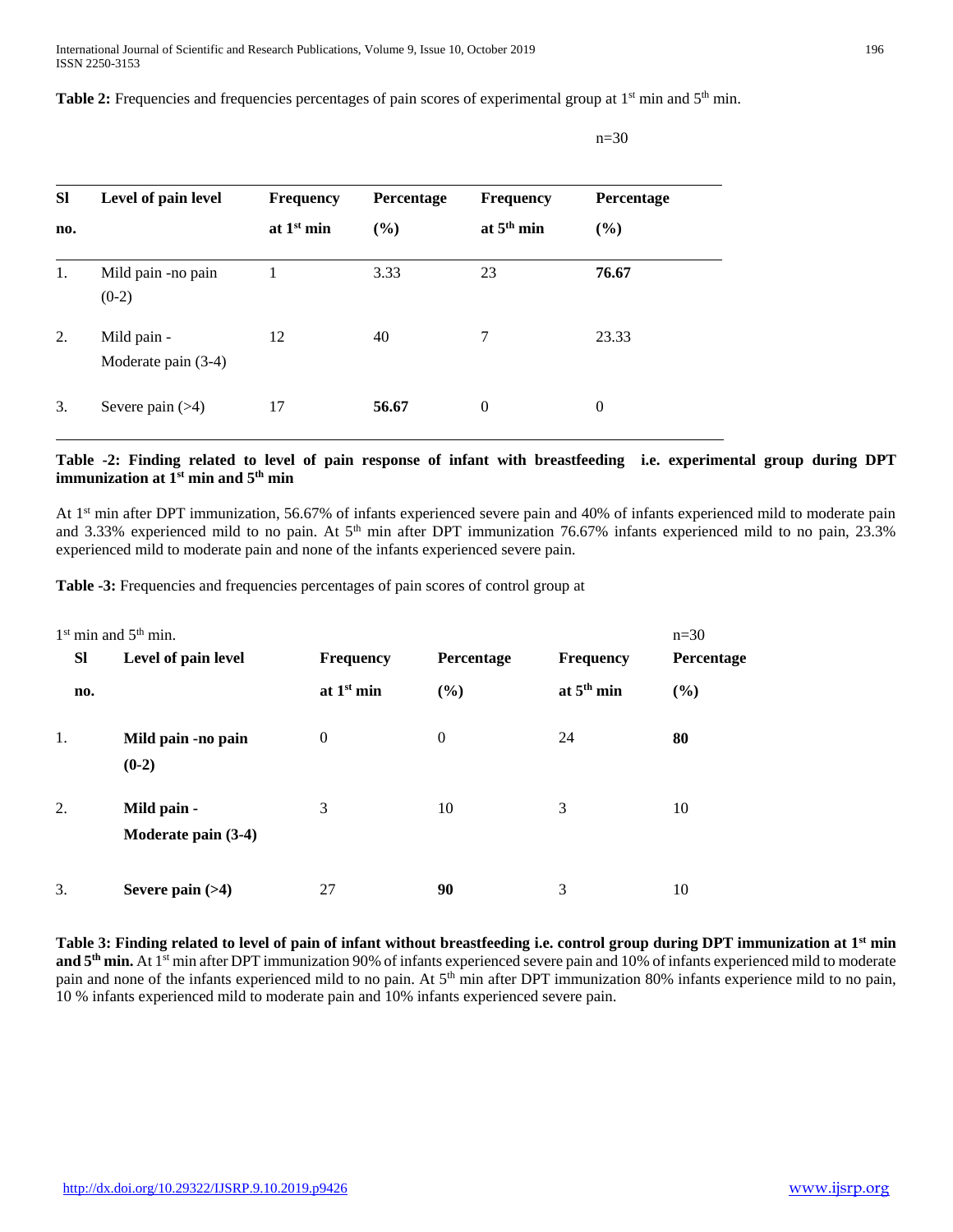**Table-4:** Analysis of variance (ANOVA) at 1<sup>st</sup> min.

| <b>Square of Variance</b>              | df | Sum of square | Mean of sum of<br>square | $n=60$<br><b>F-ratio</b> |
|----------------------------------------|----|---------------|--------------------------|--------------------------|
| <b>Between the groups</b>              | 5  | 43.95         | 8.79                     |                          |
| Within the groups                      | 54 | 167.3         | 3.098148                 | 2.837179*                |
| <b>Total</b><br>*significant $(p<.05)$ | 59 | 211.25        |                          |                          |

Table-5: Analysis of variance (ANOVA) at 5<sup>th</sup> min.

| <b>Square of</b><br><b>Variance</b> | df | Sum of<br>square | Mean of sum of<br>square | $n=60$<br>$\mathbf{F}$ -<br>ratio |
|-------------------------------------|----|------------------|--------------------------|-----------------------------------|
| <b>Between the</b><br>groups        | 5  | 31.33            | 6.27                     | $2.99*$                           |
| <b>Within the</b><br>groups         | 54 | 113              | 2.09                     |                                   |
| <b>Total</b>                        | 59 | 144.33           |                          |                                   |

\*significant (p<.05)

# **Table 4 and 5 : Finding related to comparison of level of pain among infants who are getting 1st dose 2nd dose and 3rd dose of DPT** immunization of the experimental group and control group at  $1^{st}$  min and  $5^{th}$  min.

The difference of the mean pain scores among infants was evident by the calculated 'F' value 2.837 which was greater than tabulated 'F' value 2.37 for horizontal (df=5) and vertical (df=54) at .05 level of significance at 1st min and at 5th min calculated 'F' value 2.99 which was greater than tabulated 'F' value 2.37 for horizontal (df=5) and vertical (df=54) at .05 level of significance .Therefore, null hypothesis was rejected and statistically it inferred that there is significant difference of mean pain scores among infants of experiment and control group who were getting 1<sup>st</sup> dose, 2<sup>nd</sup> dose and 3<sup>rd</sup> dose at 1<sup>st</sup> min and 5<sup>th</sup> min.

Table-6: Mean, mean difference, standard deviation and unpaired 't' value of experiment group and control group at 1<sup>st</sup> min.

| Pain score           | <b>Mean</b> | <b>Mean</b> | <b>SD</b> | $n=60$<br>Unpaired 't' |
|----------------------|-------------|-------------|-----------|------------------------|
|                      |             | difference  |           | value                  |
| <b>Experimental</b>  | 5.1         |             | 2.17      |                        |
| group                |             | 1.3         |           | $2.83*$                |
| <b>Control group</b> | 6.4         |             | 1.3       |                        |
|                      |             |             |           |                        |

\*'t' df  $(58) = 2.00$ ; p<0.05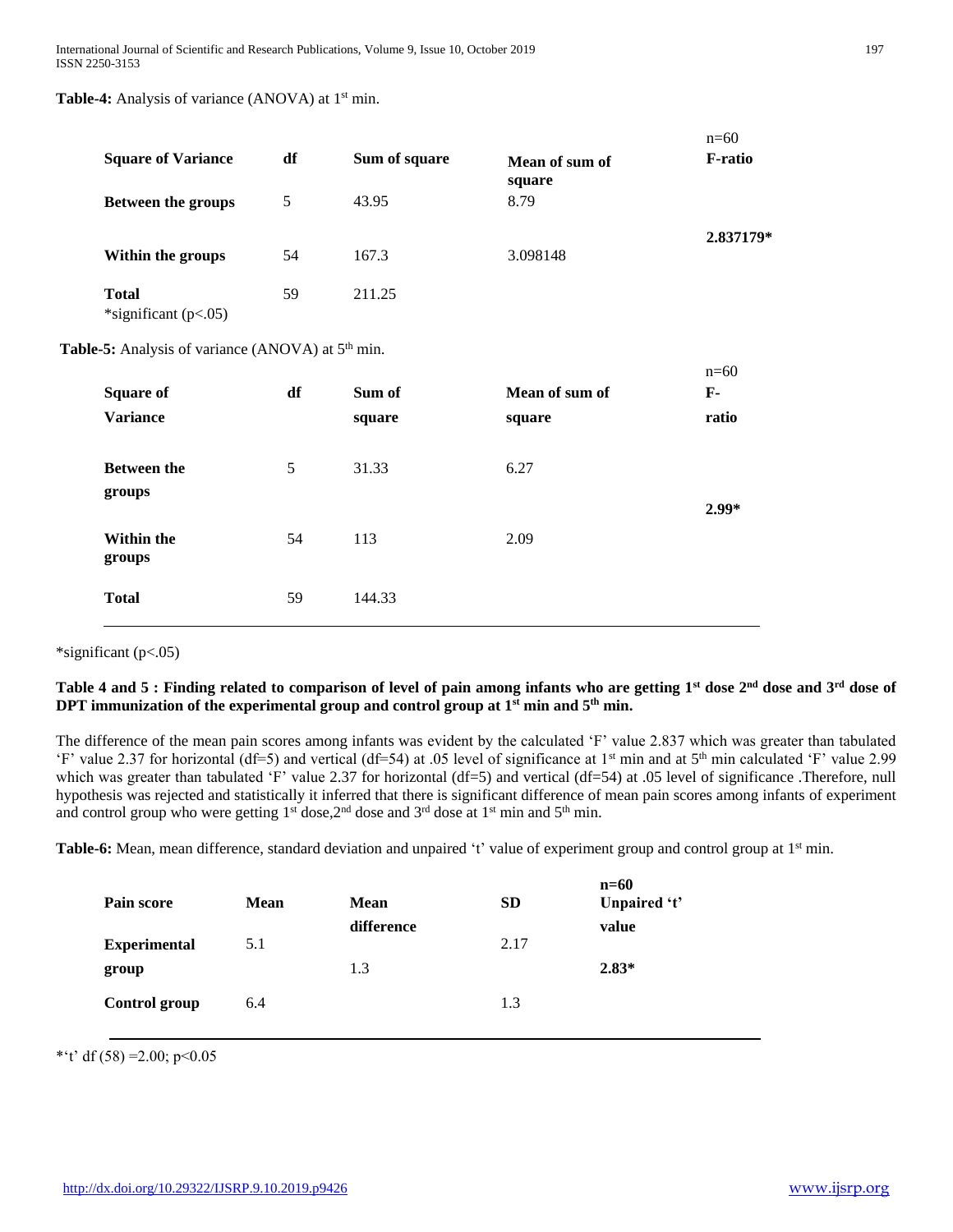Table-7: Mean, mean difference, standard deviation and unpaired 't' value of experiment group and control group at 5<sup>th</sup> min.

| Pain score           | <b>Mean</b> | Mean difference SD | $n=60$<br>Unpaired 't' |
|----------------------|-------------|--------------------|------------------------|
| <b>Experimental</b>  | 0.7         | 1.29               | value                  |
| group                |             | 0.93               | $2.38*$                |
| <b>Control group</b> | 1.63        | 1.69               |                        |

\*'t' df  $(58) = 2.00$ ; p<0.05

# **Table 6 and 7: Finding related to effectiveness of breastfeeding on relief of pain of infant during DPT immunization in terms of pain score as measured by NIPS (Neonatal Infant Pain Scale).**

The effectiveness of breastfeeding was evident by unpaired't' value 2.83 which was higher than tabulated value 2.0 at df (58) at .05 level of significance at 1<sup>st</sup> min. At 5<sup>th</sup> min the calculated unpaired't' value of 2.38 which was higher than tabulated value 2.0 at df 58 at .05 level of significance .These showed that the difference between mean pain score of control group and experiment group were true difference and not by chance. Hence, the null hypothesis  $H_0$  was rejected and research hypothesis was accepted. So, it can be said that breastfeeding is effective on reduce of pain experience by the infant during immunization.

 $\overline{c}$ 

Table -8: Associations between sex with pain scores of the infants at 1<sup>st</sup> min.

| Pain score    | <b>Median</b><br>>median | <median< th=""><th><b>Total</b></th><th><math>n = 60</math><br/>Chi-square</th></median<> | <b>Total</b> | $n = 60$<br>Chi-square |
|---------------|--------------------------|-------------------------------------------------------------------------------------------|--------------|------------------------|
| <b>Male</b>   | 8                        | 4                                                                                         | 12           |                        |
| <b>Female</b> | 14                       | 4                                                                                         | 18           | $1.20NS df=1$          |
| <b>Total</b>  | 22                       | 8                                                                                         | 30           |                        |

NS: Not significance (p>0.05)

**Table -9:** Associations between sex with pain scores of infants at 5<sup>th</sup> min.

| Pain score                              |                | Median                                               | <b>Total</b> | $n=60$<br>Chi-square      |  |
|-----------------------------------------|----------------|------------------------------------------------------|--------------|---------------------------|--|
|                                         | >median        | <median< th=""><th></th><th></th><th></th></median<> |              |                           |  |
| <b>Male</b>                             | $\overline{4}$ | 8                                                    | 12           |                           |  |
| Female                                  | 11             | 7                                                    | 18           | $2.22$ <sup>NS</sup> df=1 |  |
| <b>Total</b><br>significance $(p>0.05)$ | 15             | 15                                                   | 30           |                           |  |

**Table 8 and 9: Finding related to association between sex with pain response of infants during DPT immunization at 1st min and 5 th min.**

NS: Not